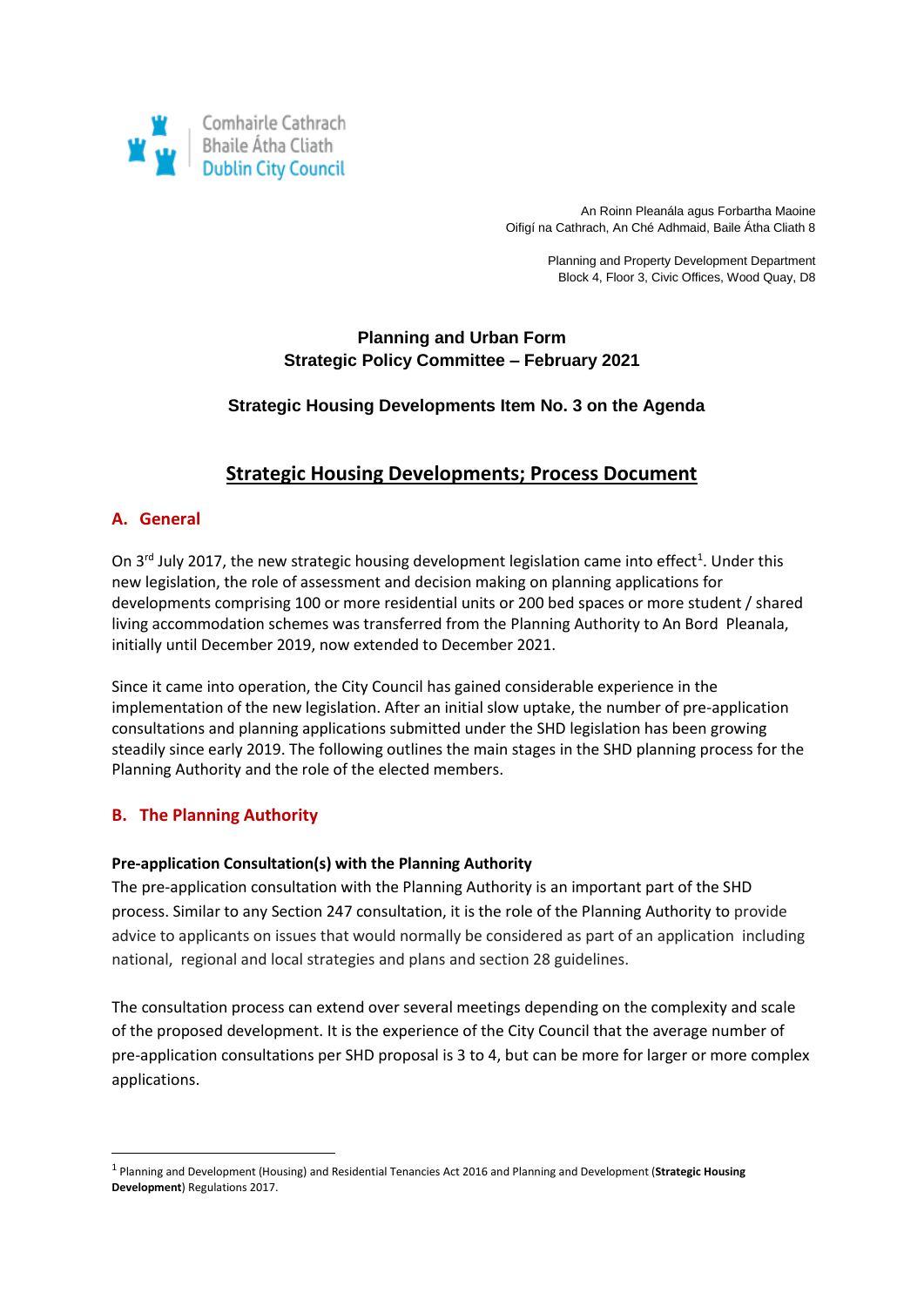This consultation process requires significant input in terms of staff and time particularly given the lack of provision for further information requests.

## **Pre-application consultation with An Bord Pleanala**

As part of the formal pre-application consultation with An Bord Pleanala, the planning authority is required to prepare and submit a written opinion on the pre-application submission. While the written opinion by the Planning Authority is a valuable opportunity to input into this stage of the planning process it places a significant workload on the City Council. Following the submission of the written 'opinion' to An Bord Pleanala, the Planning Authority is invited to attend a tri-partite preapplication consultation meeting comprising An Bord Pleanala, the applicant and the planning authority.

### **The Application**

Following the validation of the application by An Bord Pleanala, the application is referred to the Planning Authority which registers the application. The Council has experienced some ongoing difficulties with certain aspects of this stage of the planning process including late notification of validation of the application by the Bord and late referral of the third party submissions.

After the planning application is registered, it is referred to the area planner for assessment and the preparation of the Chief Executive's report, which must include a summary and assessment of all third party submissions.

As soon as the application has been validated, the Planning Authority is also required to:

- $\triangleright$  inform the relevant elected members that a strategic housing development application (SHD) has been lodged,
- $\triangleright$  provide details of the SHD at the next available area committee meeting and
- $\triangleright$  provide a summary of the elected members views to An Bord Pleanala.

The following outlines in more detail the procedures in relation to the elected members and their role in the SHD process:

## **C. The Role of the Elected Members**

### **Step 1 – Notification Stage**

Following the validation of a planning application by An Bord Pleanala, the elected members of the relevant area committee are:

- $\triangleright$  notified by email by the Area Office that a planning application has been lodged and is available for public inspection
- $\triangleright$  provided with a link to the applicants website to view the submitted documentation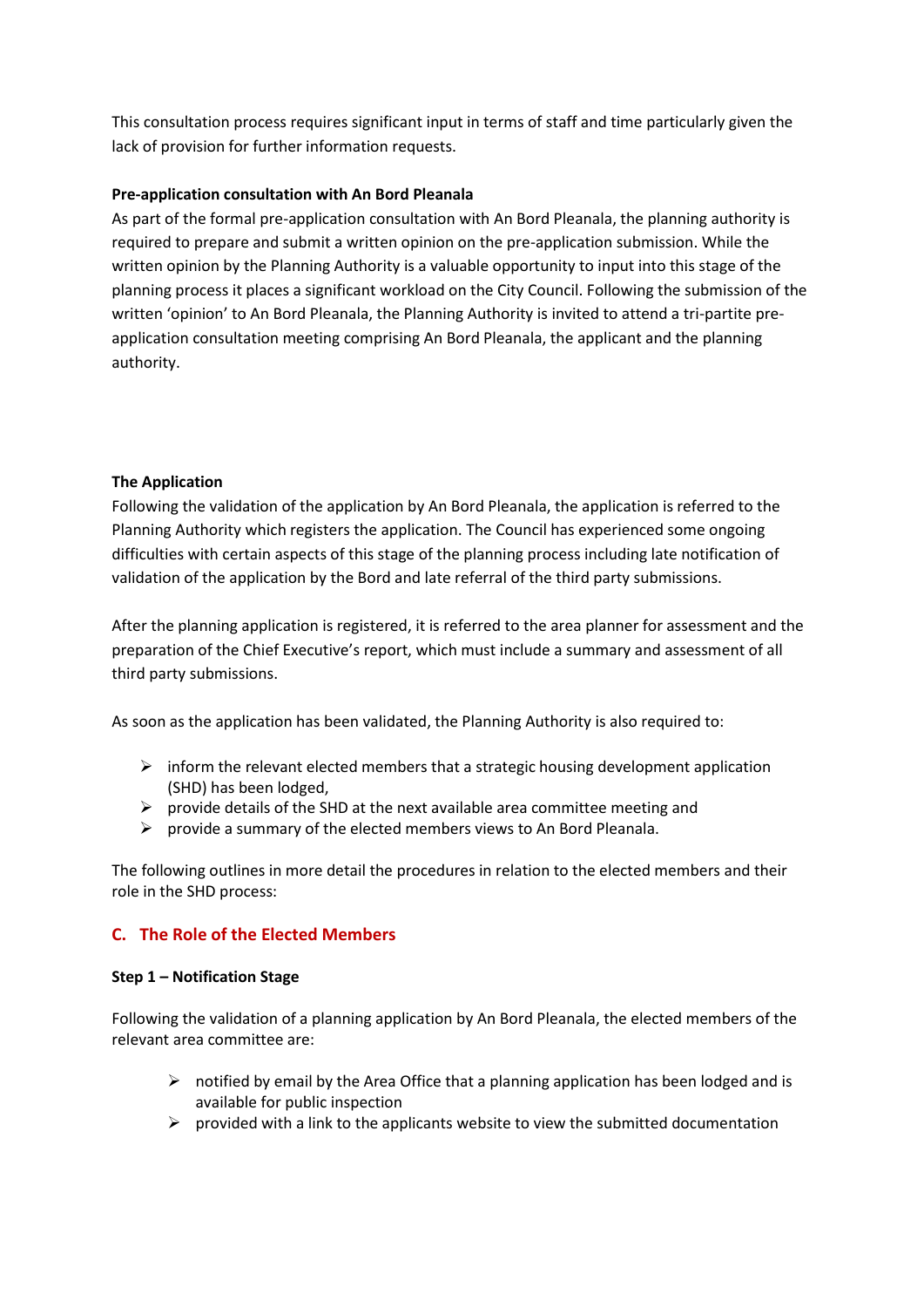$\triangleright$  informed of their right to make a written submission to An Bord Pleanala within the five week period<sup>2</sup>.

### **Step 2 – Presentation Stage**

1

At the next meeting of the relevant area committee, the Area Planner presents the elected members with the following information:

- $\triangleright$  Summary of the application it should be noted this presentation provides a summary of the relevant details of the application and that the full application should be viewed either online or by appointment at Civic Offices.
- $\triangleright$  Consultations that took place in relation to the proposed development
- $\triangleright$  An Bord Pleanala's 'opinion' on the pre-application consultation (i.e. the notice issued under Section 6(7))

 $^2$  No fee is required in the event of an elected member simply supporting or objecting to an application without elaborating on the grounds of an application or on a submission by an observer. However, the appropriate fee must be paid when the elected member makes a formal submission i.e. elaborates on the grounds of an application or submission or raises a substantive new issue.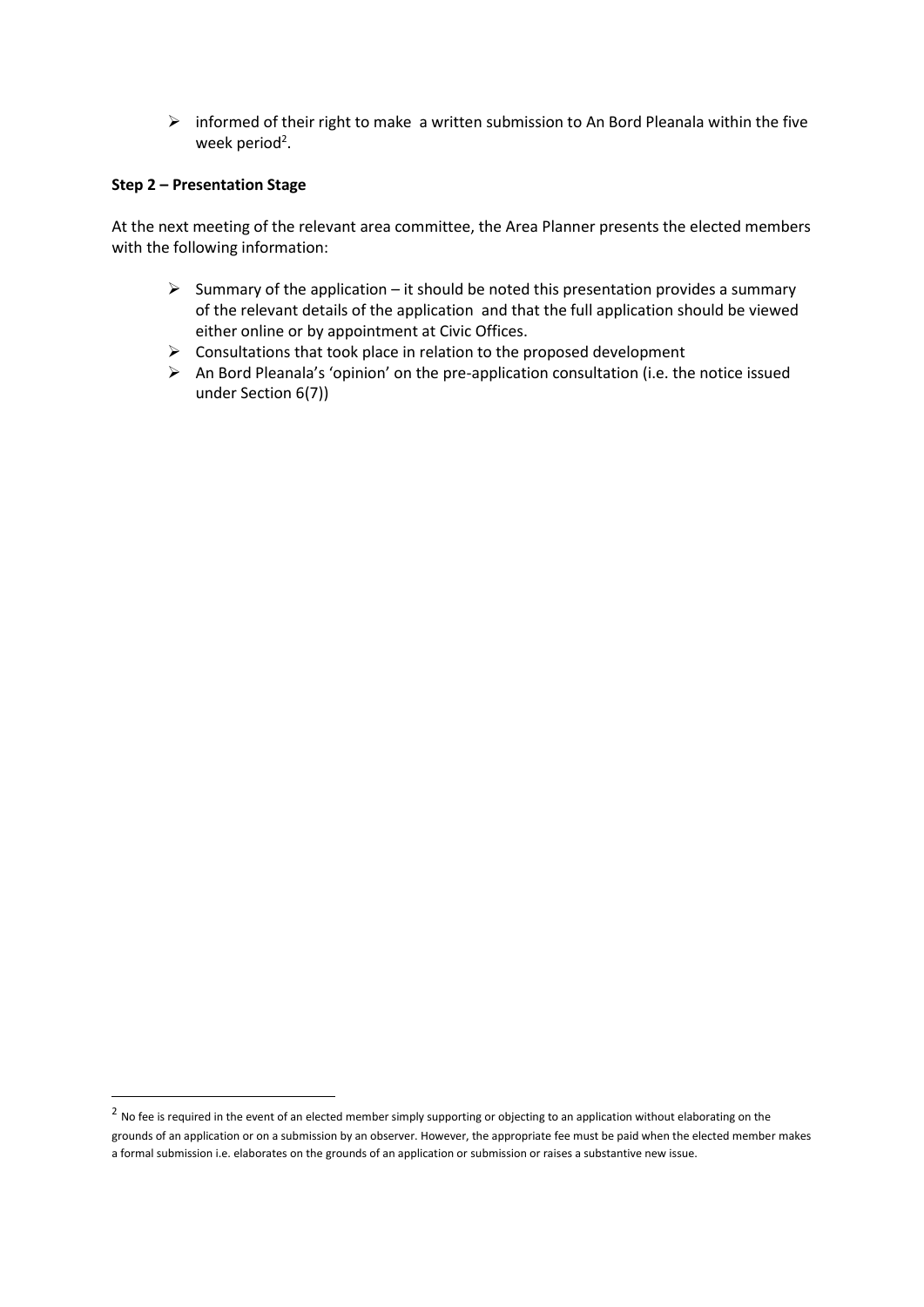### **Step 3 –Views of the Elected Members**

**I.** At the area committee, the elected members can express their views on the SHD application, in accordance with Section 8 (5) (a) (iii), of the new planning act which states:

*a summary of the views of the relevant elected members on that proposed development as expressed at such meeting or meetings* be forwarded to An Bord Pleanala.

- II. When the presentation takes place outside the 5 week period for submissions, the presentation provides the following additional information;
	- $\triangleright$  A summary of the points raised in the observations received by the Board in relation to the application
	- $\triangleright$  The Chief Executive's views on the effects of the proposed development on the proper planning and sustainable development of the area and on the environment.
- III. At all such presentations, in addition to the area planner being in attendance, a staff member from Planning Administration attends to take note of the views of the elected members.

Following the meeting, a summary of the expressed views of the elected members is typed up, and sent to the area office for circulation to the relevant Elected Members for their comments. Any relevant comments received back are incorporated into the submission to An Bord Pleanala. This is to ensure that the notes accurately capture the views raised by the members at the meeting.

IV. It is important to note that the elected members retain their right to make individual observations to An Bord Pleanala in accordance with the normal procedures. The summary of the views of the Area Committee is not a substitute or replacement for any elected member making his/her own observation.

#### **Step 4 – Notification of An Bord Pleanala**

The SHD legislation requires that within 8 weeks of the validation of a SHD application, a copy of the Chief Executive's Report, any interdepartmental reports and the summarised views (as amended) of the elected members is forwarded to An Bord Pleanala together with a link to the webcast of the relevant area committee meeting.

A set of this documentation is also sent at the same time to each of the relevant elected members.

### **Summary**

The SHD process is provided for by legislation in order to fast track the delivery of housing, now extended to December 2021. To date, the approval rate for the SHD applications in the city is high. The number of SHDs and pre-application stage has increased significantly in 2019. This has involved a considerable input of resources, time and staff, to ensure that appropriate and adequate advice is provided to the applicant and that each stage of the process is correctly logged, tracked and referred as required.